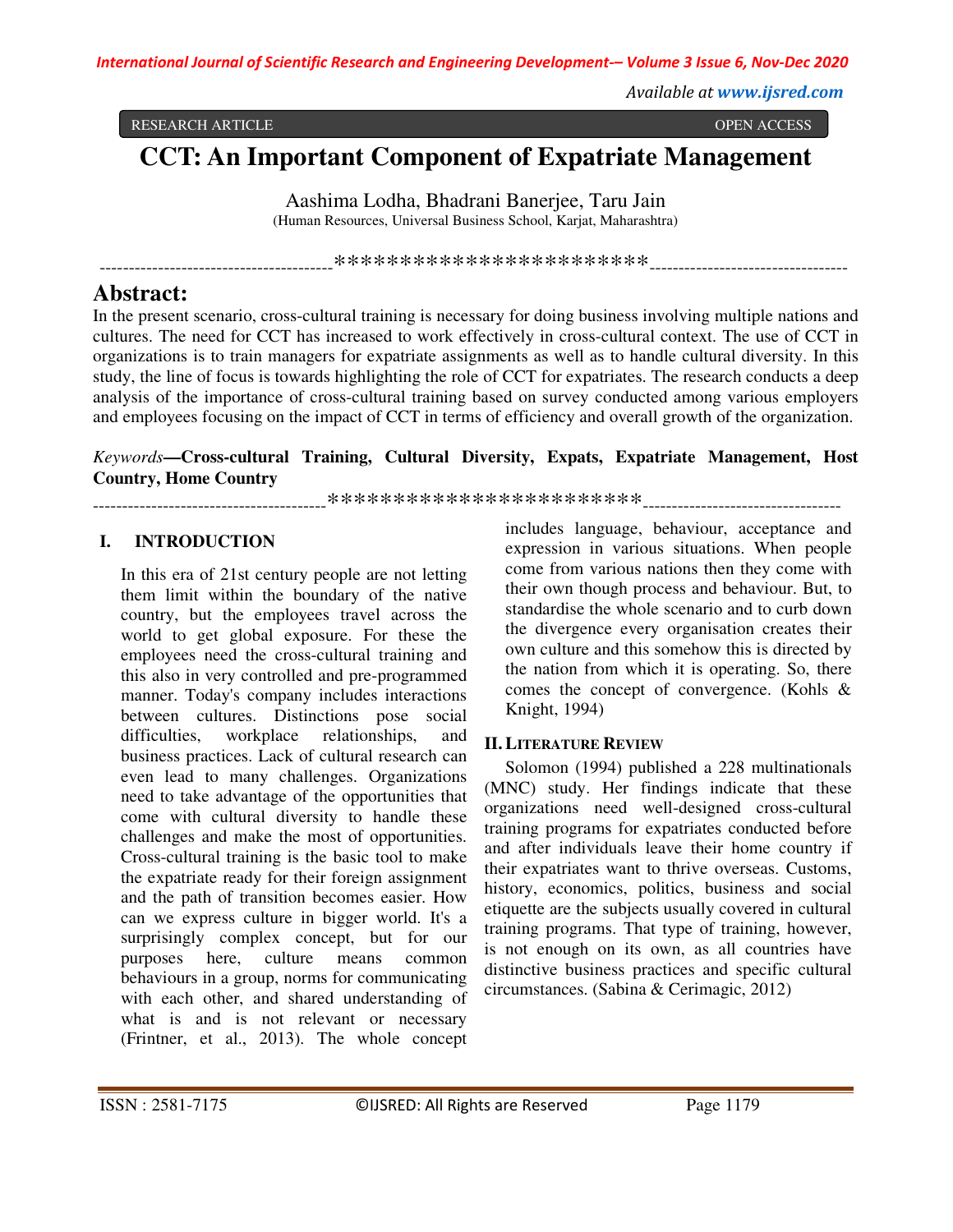

Figure 1 Training process

A major problem is that expatriates without proper cross-cultural learning and preparation will not be able to adapt to a new country and work environment. Moreover, this lack of acclimatization to the new setting is becoming not only detrimental to the person, but also very costly to the company. In many cases, it can harm the reputation of the company and can threaten the company's future in the host country, and therefore; these businesses can lose hundreds of thousands of dollars potentially. Differences in social actions are another potential problem for expatriates. Because there is a cultural difference between Western society and the Middle Eastern society, misunderstandings are very likely to happen. Thus, being unintentionally offensive is simple for an expatriate's conduct. (Booth, et al., 2003)

People move from one nation to other nation in order to experience the global exposure and devote that to the organisational effectiveness. Diversity can become a valuable advantage if it is well handled. This improves understanding of different markets, helps to stimulate innovation, and can lead to better decision making. But, if poorly managed, this can result in needless misunderstanding, conflict, uncertainty and inefficiency. (Okpara & Kabongo, 2011)

When doing business abroad, cultural sophistication and cultural awareness are extremely important qualities to possess, and this is especially important when dealing with the United Arab Emirates. Therefore, Arab culture, beliefs, norms, local customs and standards of behaviour should be

studied extensively in order to avoid offending local people. So CCT is the need of every organisations who send their employees in another country for adding global experience. (Kotsaga, 2015)

*Available at www.ijsred.com*





## **III. OBJECTIVE**

- *A.* To understand the importance of CCT from employees' point of view.
- *B.* To evaluate the impact of CCT on expatriates.
- *C.* To understand the effectiveness of CCT in increasing the organizational efficiency.
- *D.* To understand the role of emerging technologies in supporting CCT.

## **IV. RESEARCH METHODOLOGY**

Research Methodology is a method or process to solve the research problem in a systematic manner. It includes the processes of data collection, usage of statistical techniques, making interpretations and drawing conclusions out of them.

Data is collected from various sources depending on the objective of the study.

## *Data sources*

Broadly, there are 2 major data collection sources-

- 1. Primary Data
- 2. Secondary Data

Primary Data: Primary data refers to the data which is collected first handed through tools like questionnaires, surveys, interviews, observations, etc.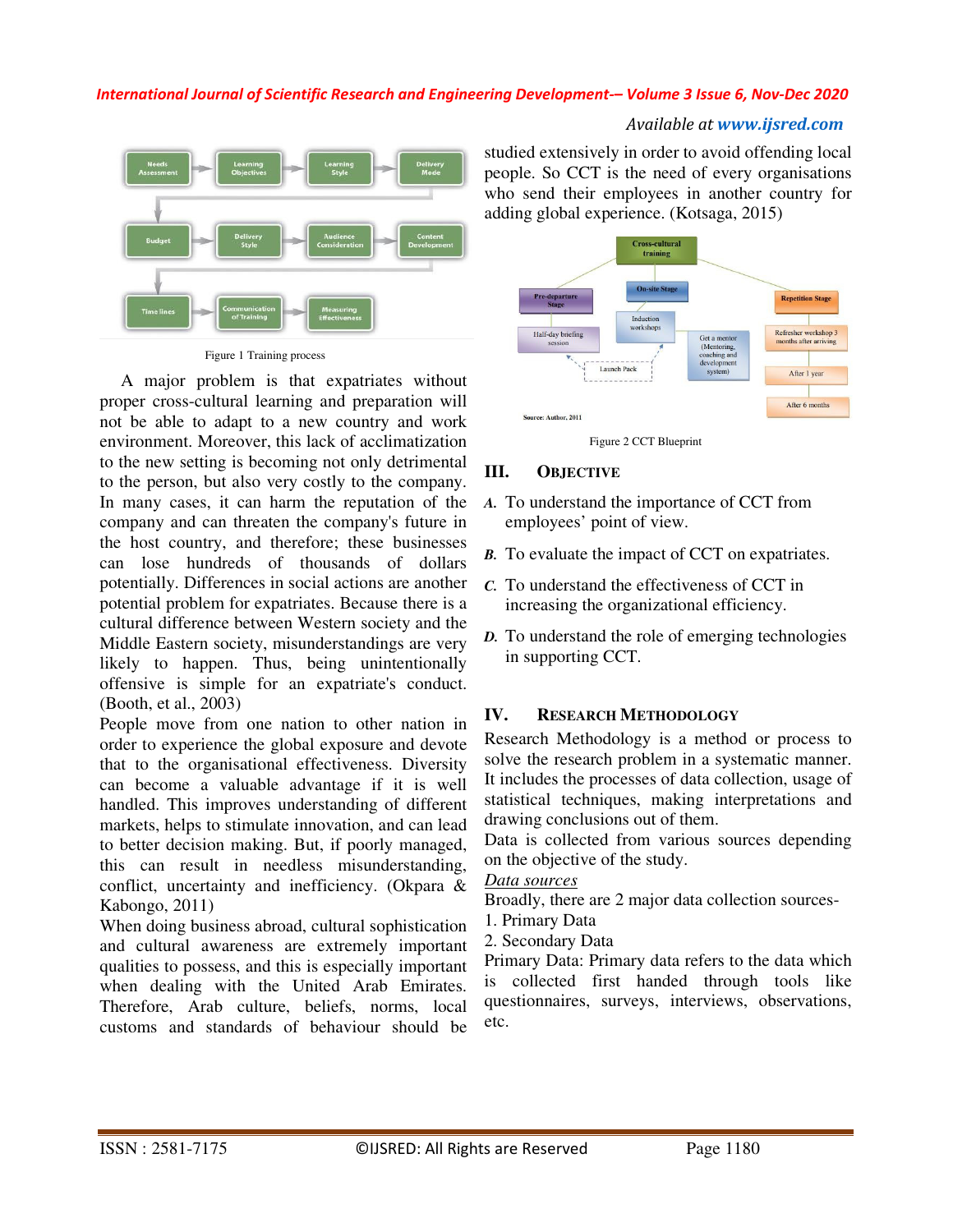#### *Available at www.ijsred.com*

Secondary Data: Secondary data refers to the data which has already been collected by someone else previously as a primary data for their own purposes, and now is being used by you for your purposes as a source.

This study is done on the basis of Primary data collection source with the help of questionnaire technique i.e., a detailed questionnaire was prepared in order to analyse the outcomes for the objective of the study.

## Sample Size

A sample of 100 employees and 50 employers is taken and has been studied upon for this research. Sampling Method

Random sampling method with the help of questionnaire have been used for this study.

Limitations of the Study

- The sample area and sample size has been limited due to time constraint.
- The limited no. of respondents acted as a barrier for detailed study.

## **V. HOW WILL TECHNOLOGY HELP THE PURPOSE OF CCT**

The importance of the technological interface in providing the CCT to the employees are becoming important day by day.

#### *A. Simulation Workshops:*

VR players can be used to make the employee understand the road signs and signals, directions, transportation facilities, socially accepted behaviour virtually i.e. Do's and don'ts in a social setting.

Language training that not only include the vocabulary and grammar used in a foreign country but much more than that such as intonation, voice modulation, sarcasm, idioms and phrases, etc.

## *B. AI: Sentiment Analysis*

The stats based on the sentiment analysis done on the viewpoints of the UAE public on their current government could help the expatriate in

relationship building with colleagues and other natives.

It can also help the expatriate in understanding the accepted/appreciated and nonacceptable/disparaged fashion sense i.e. clothing, etc.

#### *C. Humanoid Robots:*

An award-winning team of Johnson and his mates at Alelo, awarded by the National Science Foundation (NSF), has developed a wide range of products using virtual worlds for teaching crosscultural communication lessons, which were initially used for military training, but now widely used in multi-national corporations too.

1) *Alelo® Workplace Coach*

A Virtual Role-Play simulation of life-like situations, interactive in nature, which teaches us the best way to communicate and collaborate effectively through various cultures, generations, people's mindsets and different organizational levels.

2) *Enskill®*

A product conducting a simulation process between artificially intelligent avatars and the trainee in order to help the trainee to build selfconfidence and practice and learn as much as they can. Moreover, instant feedbacks help the trainee to analyse his/her shortcomings and personalized suggestions on the areas they should improve on.

## 3) *RALL-E*

It is a prototype to investigate the simulationbased language learning experiences via a lifelike robot which helps in optimization of learner's motivation and promotion of conversational skills. The basic work of this product is to engage the learner in conversations and interactions in foreign language with a robot/virtual characters.

## 4) *Tactical Interaction Simulator*

It is one of the major products invented by Johnson and his team at Alelo for the sole purpose of language and cultural training.

Initially, it was used in defence training for the practicing of communication skills in serious situational simulations which helps the learner to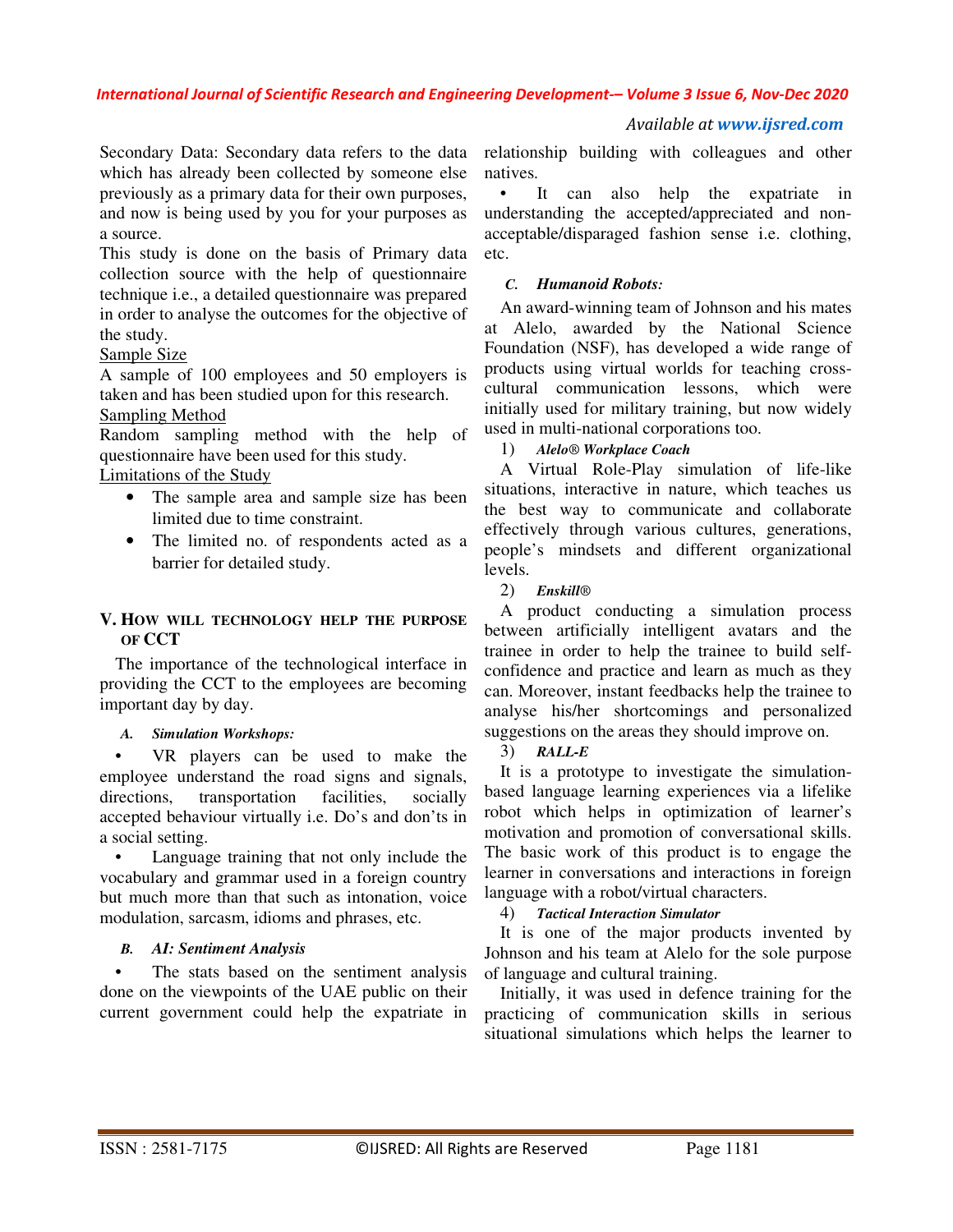*Available at www.ijsred.com*

experience situations with different difficulty levels.

## 5) *Virtual Cultural Awareness Trainer (VCAT)*

This product of Alelo allows the learners to understand, participate and demonstrate their own understanding of host country's culture in virtual scenarios provided and apply their decision-making abilities in those contextualized environments.

## *D. Social Networking sites and apps*

• Social Networking websites such as Facebook, Twitter, WhatsApp, etc. have become one of the most easily accessible and approachable means for cross-cultural training as inputs such as mindsets of host country natives through their profiles, likes, dislikes, interests, etc. showcases a part of the cultural diversity in the host country which would help the expatriate understand and pre-accept the culture and native's behaviour of the host country.

• Such platforms also give an opportunity to the expatriate to socially connect to the natives of the host country and understand them deeply. Moreover, it would help the expatriate to build up healthy and long-lasting relationships with them.

## *E. Video Conferencing*

The active participation of the expatriate into the various decision-making process and activities beforehand via video conferencing with the help of Skype, etc. would largely help the expatriate to analyse and understand the things he/she requires to learn for easy management in the host country.

## *F. E-Learning*

Online courses and virtual classrooms would not only help the expatriate, but also her children to understand and adjust beforehand the way in which the host country works.

These all techniques will be applicable to train the lady who is travelling to a country holding a huge cultural difference than the home country.

## **VI. DATA ANALYSIS AND INTERPRETATION**

We have performed a survey on employees and employers, to understand their view on the CCT and its effectiveness. The data we have collected is summarised below.

The parameters based on which the employees as respondants potrayed their views are :

- **Management Tier**
- Gender
- Experience
- What is your view on CCT?
- Have you been through any of the crosscultural trainings?
- What Style of trainings you consider to be effective?
- Are you offered with any self-directed online tools to have blended learning programs?
- How much do you feel that virtual training through advanced technology has proved to be a better addition to CCT?
- How much do you find learnings from such trainings actually applicable in real-life situations/scenarios?
- Do you consider CCTs to be a contributing factor in personality development too?
- Mention the technology used for CCT in your organization

The analysis has been done with Tableau Analytical Software.

Plot 1: This is very clear that the employees from the lower experience strata finds the CCT to be more important than those from the higher experience group.

There is no specific gender dependency on the result.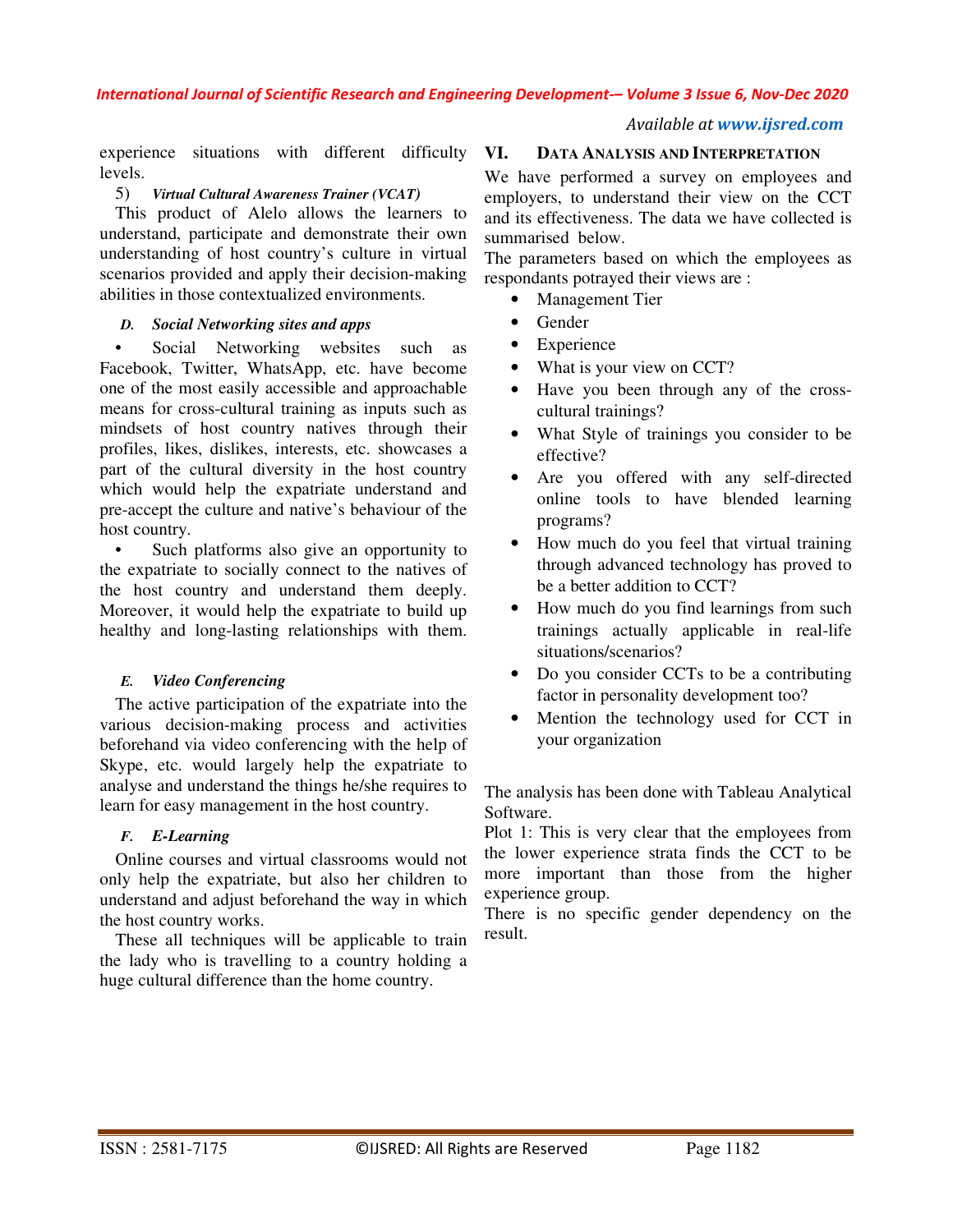#### *Available at www.ijsred.com*





Plot 2 View of the employees for the CCT process and the individual count

Plot 1 Importance of CCT gender wise

Plot 2 explains: Adding one more parameter to the previous set of defining parameters we see, though the people with high experience finds the process of CCT less important than those who are relatively freshers, they have undergone the training process more than that of the juniors. The possibility also there that the organisations find the middle management tier to more fitted for the foreign ventures.

All the female associates find the CCT to be a necessity and clearly prefers the process to be a customised one. The male sample pool we interviewed, 18 from them finds the process to be a mere formality though prefers the customised process, 86 of them voted for the necessity of the process and prefers the customised one. Rest of the 9 male candidates claimed the standard process to be sufficient.



Plot 3 Differentiating further with the Experience level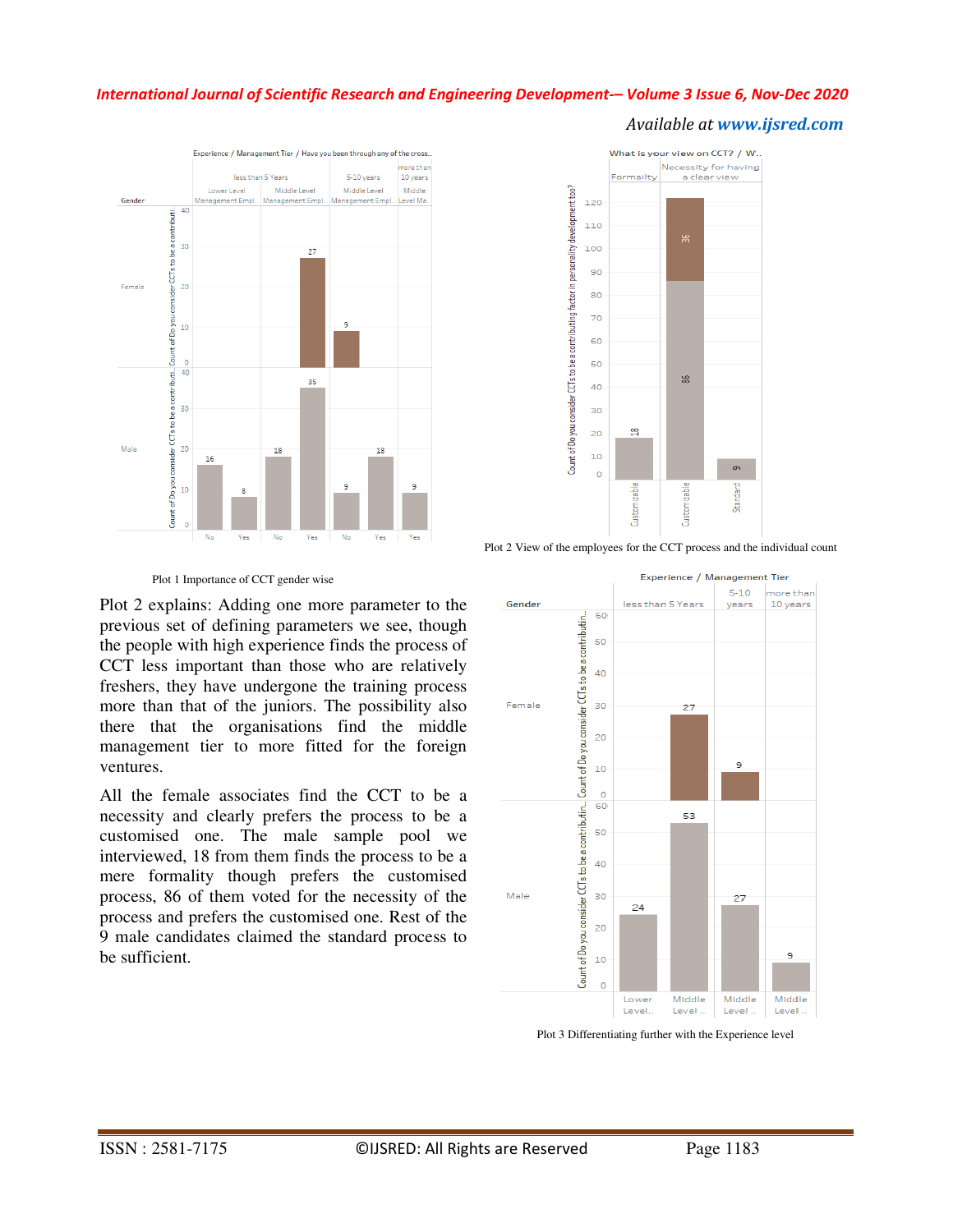Plot 4 explains: Amongst those who have been went through the training most of the organisations have performed Awareness programmes, physical training or relied on Zoom application to make the employees familiar with the foreign culture.

This describes how the majority of male candidates find the emerging technologies to be helpful who are having experience less than 5 years. The width of the graph defines the belief on the technology interventions in CCT process. The overall analysis proves to be important for extracting the core value of the data we have collected and the final interpretation from the sample size of 150 we understand that, the freshers and the employees with lower experience embraces the CCT process more that the employees with high experience and exposure. We can interpret this, as the employees with higher experience have already much exposure that they are adaptive enough to the widely varying foreign culture and the freshers are not that compliant for the expatriation do to give them a seamless experience the process of training is mandatory.

Though the training should be practices for all the levels to give them a good knowledge about the country of expatriation if the employee has no prior experience int hat very country and if he has so then the impact of CCT is not that important.

For analysing the responses from the employers we have created below parameters.

- Management Tier
- Gender
- Experience
- How beneficial has CCT proved towards overall organizational efficiency?
- Do trained expats have better performance in the host country than the untrained expats?
- To what extent has advancement in technology helped in organizing CCTs?
- How far has technology proved to be a boon for CCT in terms of its efficiency and effectiveness?

## *Available at www.ijsred.com*

- How far does CCT impact cultural intelligence of employees?
- Does CCT proves to be major factor behind successful international assignments?
- How difficult is it convince the employees for such trainings?
- Mention the technology used for CCT in your organization.

All the responses receieved are from employees having more than 10 years of experience and initially analysing the below factors and the responses recorded.



Plot 4 Preference of the process of training and their count

Analysing the faactor "Does CCT proves to be major factor behind successful international assignments?" based on gende and thhe number of responses.

Most of the female associates have graded the CCT as a factor of rating 7 to 8 and male associates have rated this as 9.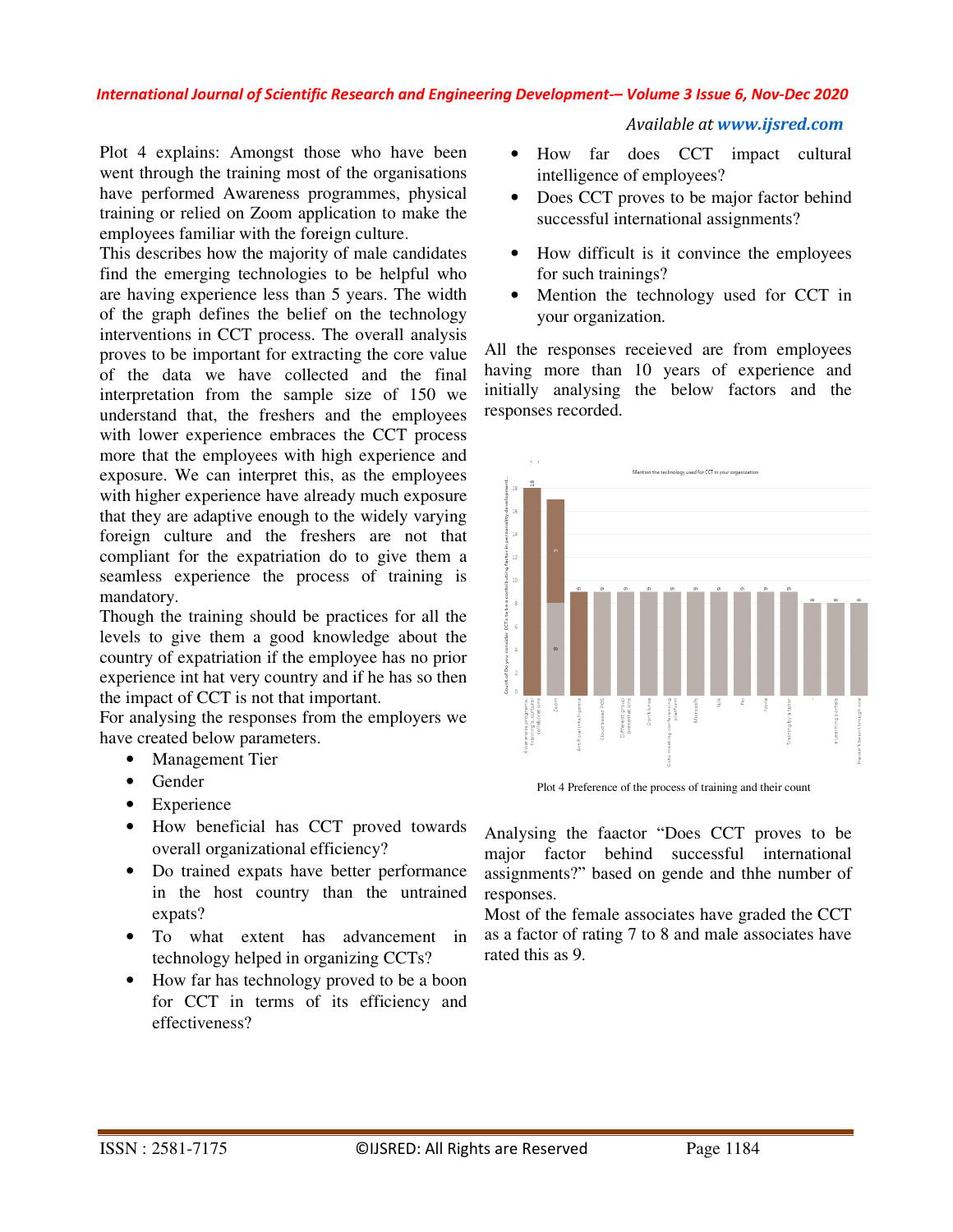

#### Plot 7 explains:

Analysing the factor "How far does CCT impact cultural intelligence of employees?" we can get the idea as female candidates finds it more impactful than the male employers and the impression is same for the adding efficiency to the employees. When we divided the responses, we have received for the question, "Does CCT proves to be major factor behind successful international assignments?" we can see the response graph. Evey male and female associates are claiming that the employees with the training of CCT performes better in theexpatriation projec than the employees who are not trainied.



*Available at www.ijsred.com*

Plot 7 Gender wise view for CCT and its cultural impact and Plot 8 Technology and CCT for distant training and the view of the employers, simultaneously

## **VII. IMPACT OF CCT ON THE EXPATRIATE**

Cultural Training will facilitate the expatriate in cross-cultural adjustment as cultural differences is one of the major factors to be considered for an expatriate as it is an implication of work behaviour of colleagues and other people too.

Pre-conceived cultural awareness about the host country will help the expatriate to overcome the barriers which are basic in nature and has to be faced on day-to-day basis.

Language Training is one of the most important and powerful tools in cross-cultural training as it will facilitate the expatriate in communication with not only her colleagues but also with the local people, client and staff.

Moreover, Language Training will allow the expatriate to understand and communicate more